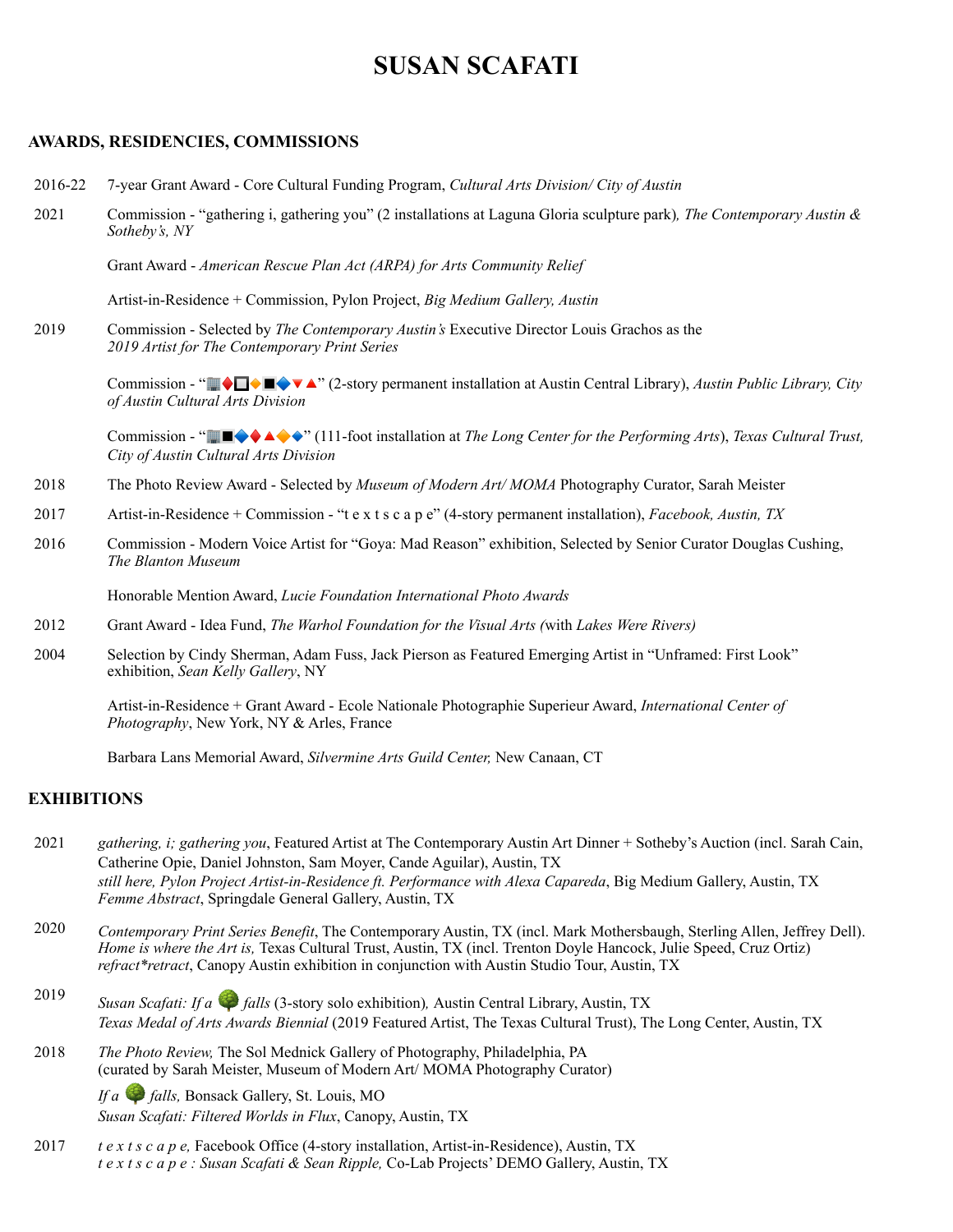- 2016 *t e x t s c a p e*, Canopy, Austin, TX *Goya:Mad Reason,* Blanton Museum of Art, Austin, TX *Rose is a Rose,* Women & Their Work Gallery, Austin, TX *Swan Cycle Book Release & Video Screening,* Farewell Books, Austin, TX
- 2015 *Strange Pilgrims,* The Contemporary Austin museum, TX (curated by Heather Pesanti incl. Yoko Ono, Bruce Nauman, Ayşe Erkmen, Andy Coolquitt, Roger Hiorns, Paul Sharits, Sofía Táboas, Charles Atlas, Nancy Holt, Trisha Baga, Millie Chen, Angelbert Metoyer, Phil Collins). *Strange Pilgrims Exhibition and Catalog Presentation, Texas Book Festival, TX*
- 2013 *Contemporary Photographic Practice and the Archive*, Harry Ransom Center, Austin, TX *Artifact/Souvenir,* Texas Biennial at Blue Star Contemporary Art Museum, San Antonio, TX
- 2012 *Dark Matter,* Vanderbilt University Fine Arts Gallery, Nashville, TN *(Re)Collection: Lakes Were Rivers re-envisions images from the Harry Ransom Archive, curated by Noah Simblist and Alison Hearst, Brand 10/ And X Gallery,* Fort Worth, TX
- 2011 *Lakes Were Rivers presents: (Re)Collection, Selections from the Harry Ransom Center*, E.A.S.T. Rosewood Space, Austin, TX *Texas Biennial*, curated by Virginia Rutledge, Austin, Houston, & Dallas, TX *Lakes Were Rivers #1, Book Launch and Slide Show*, Domy Books, Austin, TX
- 2010 *Fotofest International Contemporary Photography Biennial* (Panta Rei), Box 13 Art Space, Houston, TX
- 2005 *Photo Group Salon,* Chaired by Jay Maisel, Howard Schatz, Bill Westheimer, SoHo Photo Gallery, New York, NY
- 2004 *Unframed: First Look*, Curated by Cindy Sherman, Adam Fuss, Jack Pierson, Sean Kelly Gallery, New York, NY *Taureau Noir*, International Center of Photography: Rita K. Hillman Gallery, New York, NY *Spectra National Photography Triennial*, Curated by Barbara Hitchcock, Silvermine Arts Guild Center, New Canaan, CT

#### **VISITING ARTIST TALKS**

- 2021 *Women & Their Work Gallery,* Austin, TX
- *Trinity Episcopal School*, Austin, TX
- 2020 *Texas State University,* San Marcos, TX
- 2019-5 *The Contemporary Austin,* Austin, TX (Teacher for adult professional classes + Title 1 schools - includes classes titled "Redefining Photography in Today's Contemporary Art Culture"; "The Art of Narrative Portraiture"; and "I'm with "") Contemporary Austin)
- 2019 *Austin Central Library,* Austin, TX
- 2018 *John Burroughs School*, St. Louis, MO
- 2017 2016 2015 2013 2008 2005 2004 *Facebook*, Global *hyperreal film club*, in conjunction with *South by Southwest,* Austin, TX *Magellan International School*, Austin, TX *Co-Lab Projects DEMO Gallery*, Austin, TX *American Society of Interior Designers,* USA *AltravesARTE,* Mexico City, MX *Liberal Arts & Science Academy*, Austin, TX *Eanes Independent School District*, Austin, TX *Museum of Fine Arts* (Board), Houston, TX *Mexican Consulate-General*, MX *Grand Rapids Art Museum*, MI *Enrique Guerrero Gallery* (Mexico City, MX) *Cedar Ridge Visual & Performing Arts Academy*, TX *Texas Book Festival*, TX *St. Edwards University*, Austin, TX *Harry Ransom Center at University of Texas*, Austin, TX *Austin Art Alliance*, TX *San Francisco Art Institute*, CA *International Center of Photography*, New York, NY *SoHo Photo Gallery*, New York, NY
	- 1995-9 *University of Colorado at Boulder*, CO *High School of Fashion*, New York, NY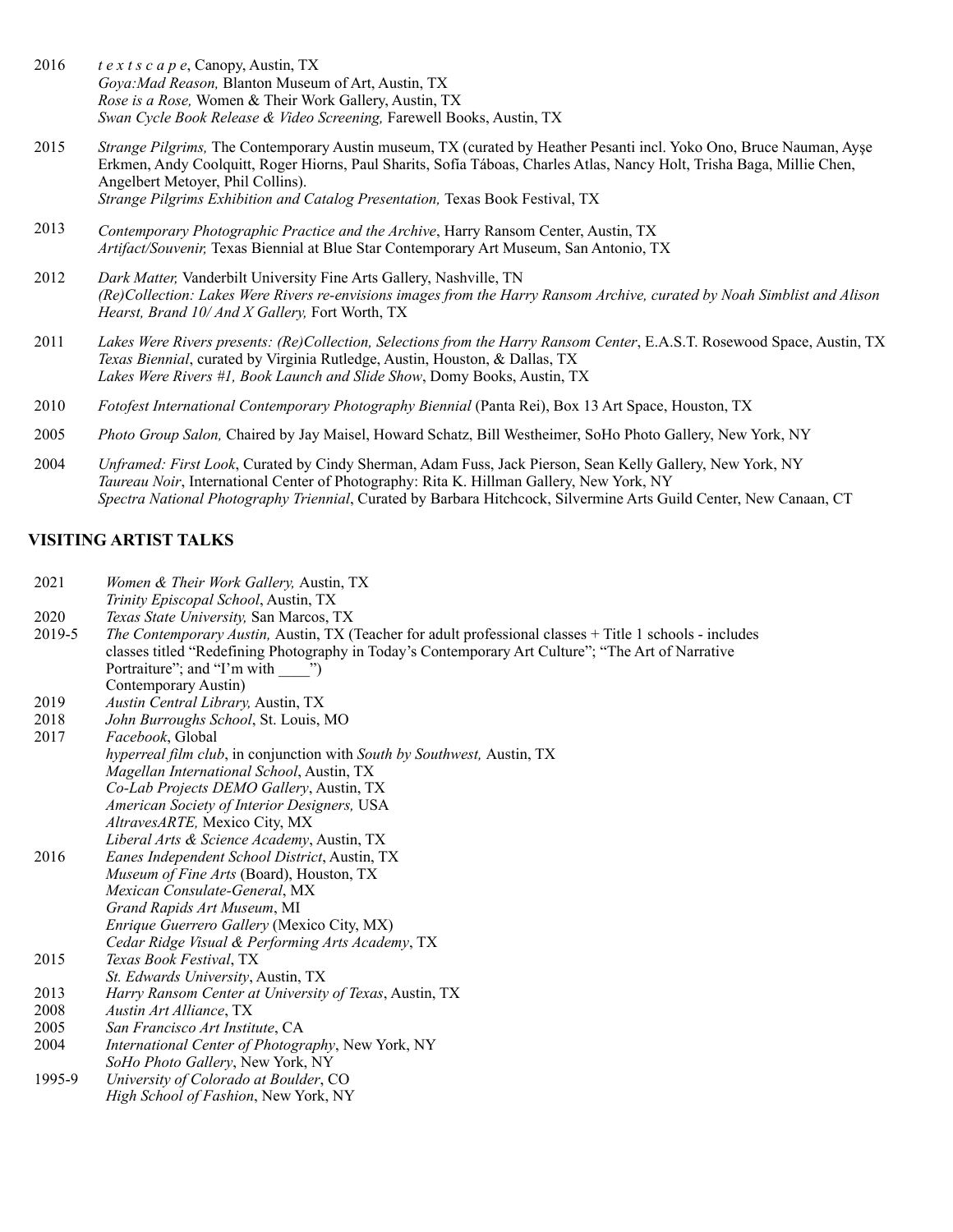#### **SELECTED COLLECTIONS**

*Yale University*, New Haven, CT *Facebook*, Global *Austin Central Library,* TX *Women in Photography International*, Los Angeles, CA *The Contemporary Austin John Burroughs School*, St. Louis, MO *Archer Hotel*, Austin, TX *Alok Holistic Health Center*, Tel Aviv, Israel *Photo+Graphic Gallery*, Soho, NY & Sydney, AU

#### **SELECTED CLIENTS**

*Facebook New York Stock Exchange Bloomberg News JP Morgan Goldman Sachs Kay Jewelers Port Authority Austin Central Library The Archer Hotel Asset International AARP Magazine NYC Fashion Week Pasqual Maragall Catalonia Presidential Campaign*

#### **SELECTED BIBLIOGRAPHY**

- 2021 "Magic of Color VIII", *CodaMagazine*, Fall Austin Insider Guide, annual "Meet Susan Scafati: Multidisciplinary Artist", *Shoutout LA* Feature, March
- 2019 "Touching on themes of technology and interconnectedness, Scafati's plexiglass structures and prints find a home in an urban space" by Mary K. Cantrell, *Sightlines*, April

"Looking for Some Enlightenment" by Jay Jenner, *Austin American-Statesman*, May

"Texas Luminaries Shine Bright At 2019 Texas Medal Of Arts Awards," *Prime Living Magazine*, February

"2019 Texas Medal of the Arts Awards," *County Line Magazine*, February

2018 *The Photo Review* journal, selected by Sarah Meister, Museum of Modern Art/ MOMA Photography Curator

"Unruly Visions: The Aesthetic Practices of Queer Diaspora" (Book), by Gayatri Gopinath

2017 "Open Form: Facebook Artists-in-Residence," (Book) with essays by FB Founder and CEO Mark Zuckerberg, FB AIR Founder Drew Bennett, and curator and scholar Natasha Boas, *Facebook*, July.

"Windows of Opportunity: Susan Scafati," *Harry Ransom Center* magazine, Fall.

"Review: textscape: Susan Scafati & Sean Ripple," by Sam Anderson-Ramos, *The Austin Chronicle*, February.

"Sangre de Reyes," by Carlos Cazalis, *The Story Institute*, February.

"Glasstire Top Five: February 2, 2017," by Rainey Knudson and Christina Rees, *Glasstire: Visual ArtNews & Reviews*, February.

2016 "Swan Cycle," (Book) published in conjunction with Swan Cycle: Chapter One and Chapter Two, on the occasion of the exhibition Strange Pilgrims at *The Contemporary Austin*, Fall 2015, Typography and design by Maia Wright, Printed in China by Asia Pacific Offset in an edition of 750.

"Seeing the Bull in Red: A Conversation with Susan Scafati About Art and Bullfighting," interview with curator Douglas Cushing, *Blanton Museum of Art* blog, July.

"Best Group Gallery Exhibition" (nominated), *Austin Critics' Table Award* (Co-Lab Projects' DEMO Gallery)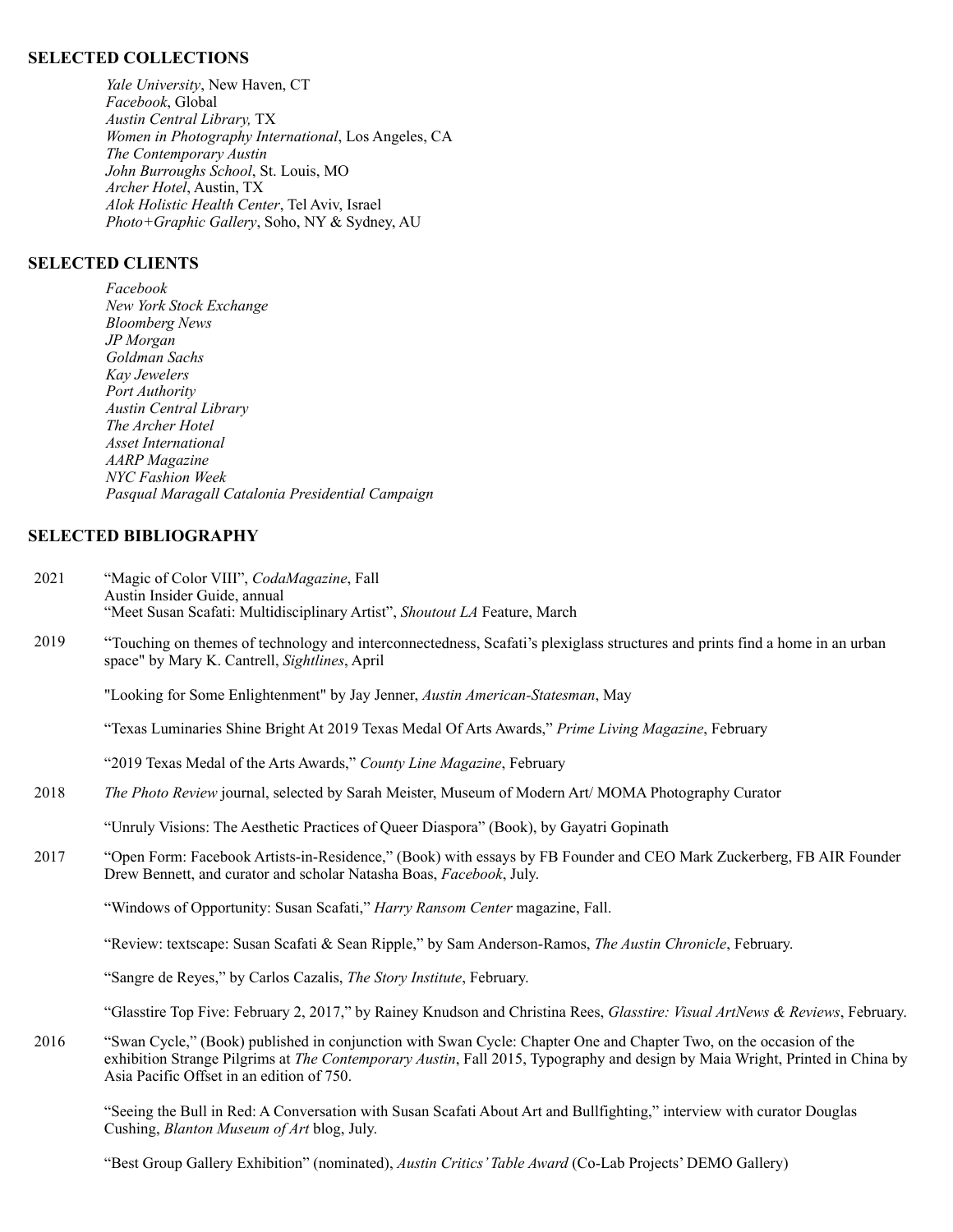"Susan Scafati," interview, *Harry Ransom Center* blog, November.

"Artiquette: 7 Things Not To Do on a Studio Visit, *Artnet*, May.

"Big Medium's East Austin Studio Tour," by Ricardo Brazziell, *Austin American Statesman*, November.

"What to See at EAST: 13 Women Artists," by Jeanne Claire Van Ryzin, *Austin American Statesman*, November.

2015 "Strange Pilgrims," (Exhibition Catalog) *University of Texas Press*. Organized by *The Contemporary Austin* Senior Curator Heather Pesanti, with contributions by Ann Reynolds, Lawrence Weschler, and Alva Noe. Artists texts by Tatiana Reinoza and Robin K. Williams.

"Strange Pilgrims: Critics Pick," by Kate Green, *Artforum,* September.

"Strange Pilgrims," by Chad Dawkins, *Glasstire: Texas Visual Art News & Reviews*, November.

"Best Museum Exhibition", *Austin Critics' Table Award (The Contemporary Austin museum's Strange Pilgrims exhibition, with Lakes Were Rivers)*

"Susan Scafati Shoots Portraits for SXSW 2015," by Barbara Goldman, *Photo District News* online, March.

Must-Sees at East Austin Studio Tour, *Austin American Statesman* 

Top Ten Photographers of the Month, *Photo District News*

2014 "Best Museum Exhibition" (nominated), for "Contemporary Photographic Practice and the Archive", Harry Ransom Center, *Critics Table Awards,* annual

"East Austin Studio Tour Top Picks," by Jeanne Claire van Ryzin, *Austin American Statesman*, November.

"Susan Scafati Exhibits with East Austin Studio Tour," by Barbara Goldman, *Photo District News* online, November.

"Artists Anonymous," by Susan Scafati, Glasstire: Visual Art News & Reviews, April.

2013 "Critics Pick", *Nashville Scene* (*Lakes Were Rivers*)

"Texas Biennial: Independent Survey of Contemporary Art in Texas," (Exhibition Catalog) Blue Star Contemporary Art Museum.

"Contemporary Photographic Practice and the Archive (*Harry Ransom Center*)," *Austin Chronicle*, July.

"Van Ryzin: Archives Inform Modern Photographers' Work in Ransom Center Exhibit," by Jeanne Claire van Ryzin, *Austin American Statesman*, July.

"Lakes Were Rivers: Contemporary Photographic Practice and the Archive," by Lee Webster, *Glasstire: Texas Visual Art News & Reviews*, July.

"Seher Shah: Constructed Landscapes at AMOA/Arthouse," by Susan Scafati, Glasstire: Visual Art News & Reviews, June.

"Review: Contemporary Photographic Practice and the Archive" by Matthew Irwin, *Austin Chronicle*, July.

"Arts scene: Picks for July 28-Aug. 3" by Jeanne Claire van Ryzin, *Austin American Statesman*, July.

2012 "Critics Pick: Dark Matter & Slow No Dust," by Laura Hutson, *Nashville Scene*, November.

"Dark Matter' and 'Slow No Dust' to Open at Space 204," by *Department of Art at Vanderbilt University*, October.

2011 "Best of Austin", Critics Pick, Arts & Entertainment, *The Austin Chronicle* (*Lakes Were Rivers*)

"Art At Dimensional" (Suzanne Deal Booth Surveys Art Collection), article by Susan Scafati, *Dimensional Fund Advisors,*  March.

"Susan Scafati Shahan," by Barry Stone, *I Heart Photograph,* April.

"Notes on E.A.S.T.," by Katie Geha, *Glasstire: Texas Visual Art News & Reviews,* November.